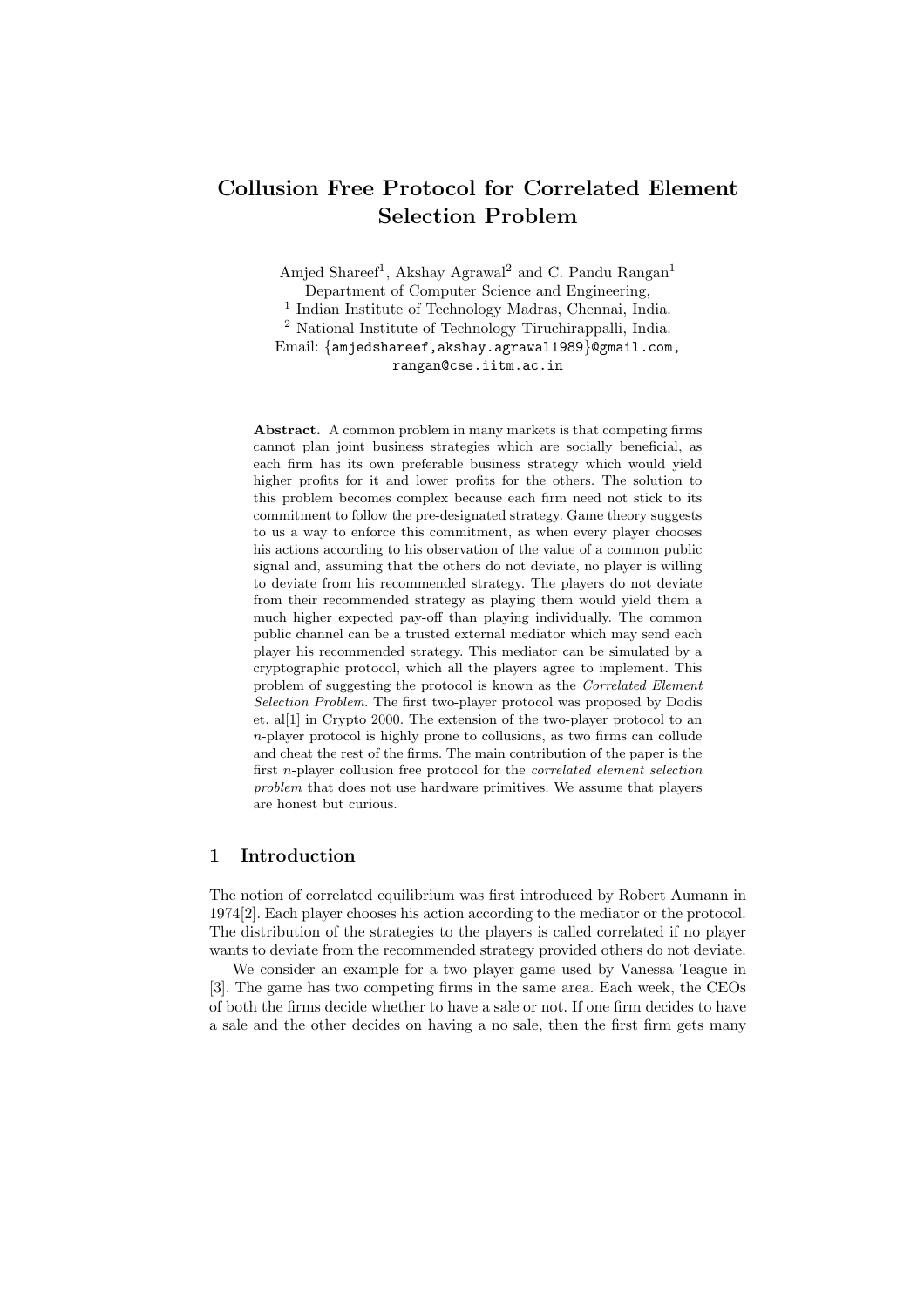customers and gains a high profit. At the same time the second firm gets much less customers and their profit goes down. Similarly, if both the firms decide on no sale, then the profit got by them is the usual one. But if both the firms decide to have a sale, then both of them get the same number of customers with the low prices. Hence, the profit of both the firms goes down significantly. The incentive from both the firms is to offer a sale but only when they are very confident that the other is not going to offer one. But if they do not have any information about the other firm, the state of (No sale, No sale) gives them the maximum average pay-off. The pay-off matrix for this game can be given as follows :

Pay-off table Probability Distribution

|      | No Sale Sale             |  |         | No Sale Sale |                   |
|------|--------------------------|--|---------|--------------|-------------------|
|      | No Sale $(9,9)$ $(5,12)$ |  | No Sale | 1/3          | $\vert 1/3 \vert$ |
| Sale | $(12,5)$ $(0,0)$         |  | Sale    |              |                   |

As it is evident from the table, the strategy profile (Sale,Sale) is the worst for both the players and hence, they would like to avoid playing that strategy profile. But, as both the players are rational and would like to get maximum advantage, they would prefer that the other player plays No Sale so that he can play Sale. Thus, there is a problem in co-ordination between the players. This can be solved with the help of a trusted third party or, in other words, a mediator. The mediator will at random choose one of the three strategy profiles from (N Sale, No Sale), (Sale, No Sale), (No Sale, Sale). Thus, eliminating the chances of choosing the (Sale, Sale) strategy set. This assumes a uniform probability distribution as shown above. Thus, we increase the overall expected pay-off of each player. Each player does not know about the strategy of the other player. Therefore, there will be no tendency to deviate from his recommended strategy. This is a good example of correlated equilibrium. For a *n* player game, we refer to  $\sigma_{-1}^*|a_1^*$  as the probability distribution on the action recommended to all the players other than  $p_1$ , subjected to the condition that the recommended action of player 1 is  $a_1^*$ . Thus,  $u_1(a_1, \sigma_{-1}^* | a_1^*)$  is player 1's expected utility for choosing action  $a_1$ , assuming that all the other players act according to the distribution  $\sigma_{-1}^* | a_1^*$ . Similarly, for any player  $p_i$ , the expected utility for any strategy  $a_i$  is given by  $u_i(a_i, \sigma_{-i}^* | a_i^*)$ . Thus, we define the correlated equilibrium as follow :

Definition 1. (Correlated Equilibrium): A correlated equilibrium for a game  $\Gamma(n, L, U)$ , is a strategy set  $S^* = (\sigma_1^*, \sigma_2^*, ..., \sigma_n^*)$  such that for any  $(a_1^*, a_2^*, ..., a_n^*) \in$  $S^*$ , for any  $a_1 \in L_1$ ,  $a_2 \in L_2$ , ...,  $a_n \in L_n$ , all the following identities hold true:

$$
u_1(a_1^*, \sigma_{-1}^* | a_1^*) \geq u_1(a_1, \sigma_{-1}^* | a_1^*), u_2(a_2^*, \sigma_{-2}^* | a_2^*) \geq u_2(a_2, \sigma_{-2}^* | a_2^*), \dots, u_n(a_n^*, \sigma_{-n}^* | a_n^*) \geq u_n(a_n, \sigma_{-n}^* | a_n^*)
$$

The question that arises from the above explanation is that, is there any other method to attain the increased expected pay-offs without the external mediator ? The concept of cryptography provides a solution to this question. If the players are allowed to communicate and coordinate among themselves before the start of the game, then there is a possibility that they agree on a correlated strategy profile without revealing any information about their own strategy. This can be helped by the execution of a pre-decided protocol by each player. The suggested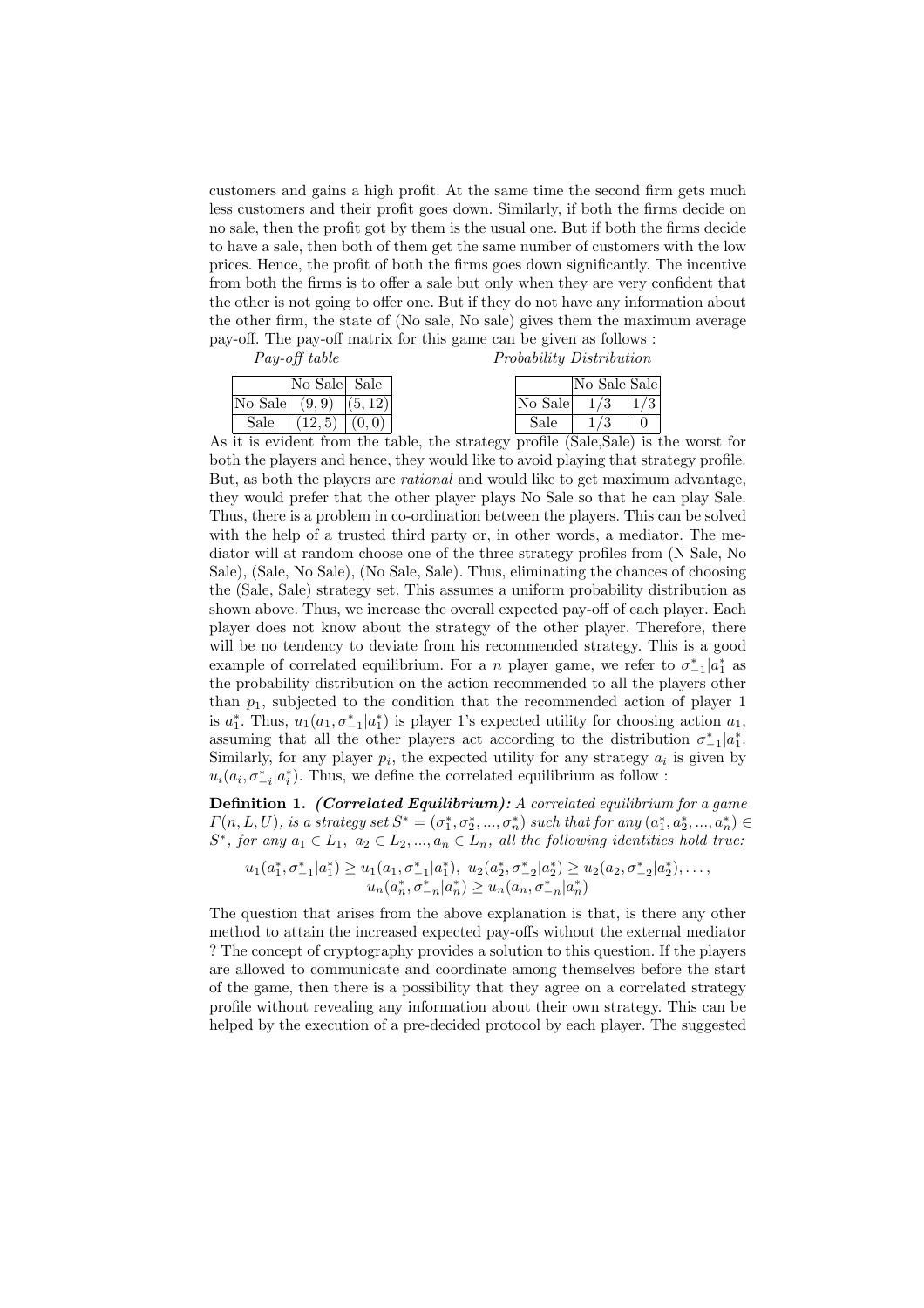protocol must be able to simulate the mediator. It is also a Nash Equilibrium for the players to execute the given protocol, as their expected pay-off will be better by executing the move recommended by the protocol. Thus, no player has a motivation to deviate from the protocol when all the other players also adhere to it. The problem of replacing the mediator with a set of rules is known as the correlated element selection problem[1].

The correlated element selection problem[1] is defined as follows. There are *n* players,  $p_1, p_2 \ldots p_n$ , with a common *m* list of tuples  $\{(a_{i1}, a_{i2}, \ldots, a_{in})/i =$ 1 to  $m$ } and they need to jointly choose a random tuple number r, such that player  $p_i$  only learns the value  $a_{ri}$ , not even the random tuple number r. It means that, every player  $p_i$  only learns the value  $a_{r_i}$ . If some player learns the tuple number  $r$ , then it reveals to him the other players' strategies. This problem holds a huge significance, as we can find many analogies to this problem in the real world.

### Motivation and significance of the problem:

When there are multiple players, some subset of the players can come together, collude, and try to get a significant advantage over the other players. Let us take the case of the previous example and consider that there are  $n$  firms and at any point of time only  $k, k < n$ , firms can announce a discount. The solution to the problem is to suggest, in a completely random manner, which set of players can announce a discount sale. If any two players collude and are able to get a chance to announce a discount sale, with some non-negligible probability, then the protocol is not collusion free. The only successful attempts to suggest a collusion free protocol are made in [4, 5] with the use of hardware primitives.

We assume, all the players agree to follow the protocol and anyone caught not following it can be punished by aborting the protocol. The players communicate via messages. The protocol shows how some basic Cryptography, Blindable Encryption and Commitment tools can be utilized to implement the correlated element selection problem. In the next section we present the related work towards solving the problem and our contributions. In section 3, we briefly narrate some basic game theory concepts and cryptographic primitives used in this paper. We then discuss some unsuccessful models to solve the problem in section 4. Our protocol is discussed in detail in section 5 with section 6 concluding the paper and showing a direction for further work.

# 2 Related Work and Contributions

The correlated element selection problem was first solved by Barany [6] for  $n \geq 4$ , where  $n$  is the number of players. The protocol has two players performing the role of the preparer. The protocol was efficient but it was not a collusion free protocol, i.e., if any two players collude, they can easily obtain moves of the other players. The other protocols [7, 8] are also in the same line. But all the above protocols ignored the issue of forming coalitions.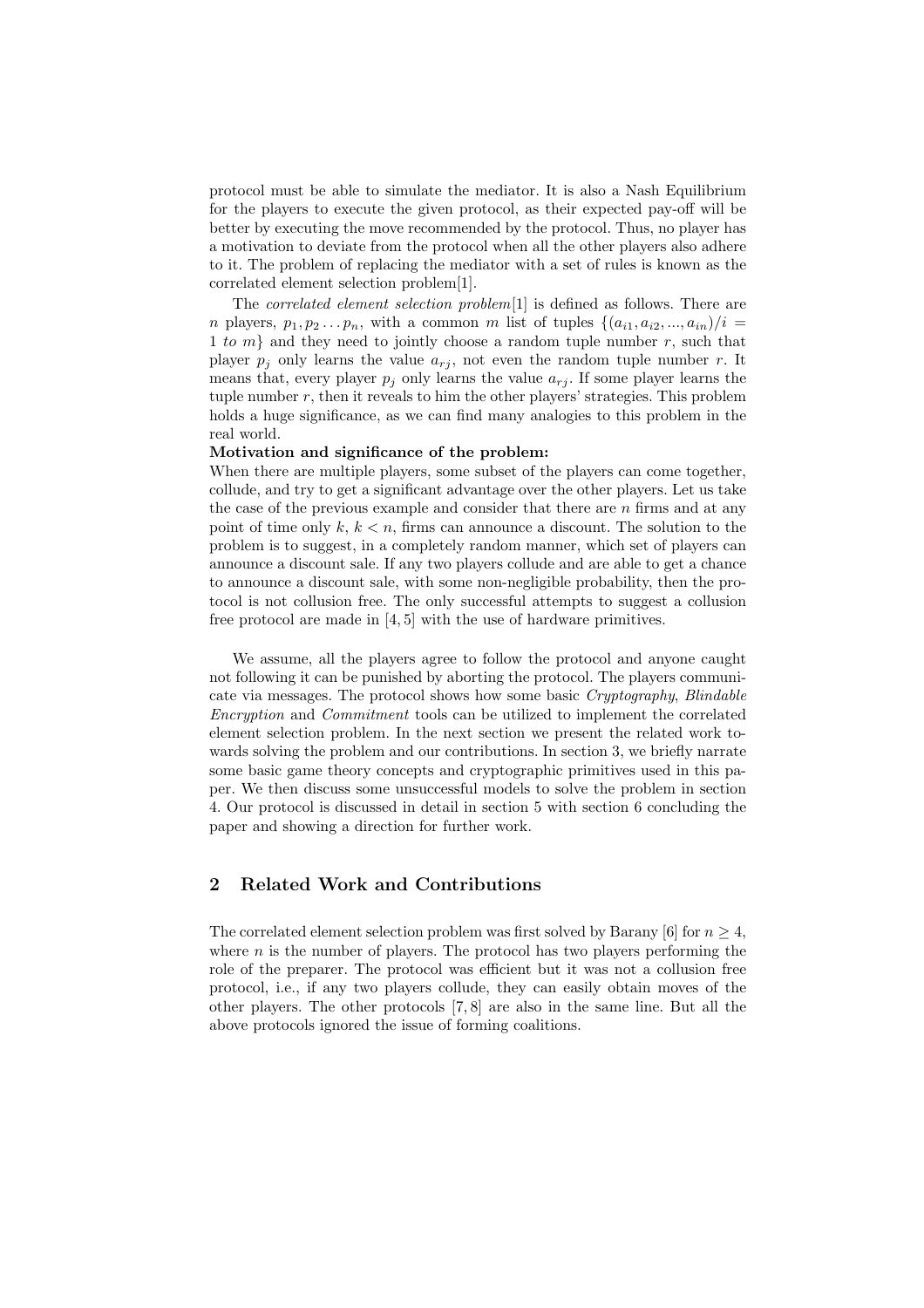Recently, Dodis et. al[1] presented the first protocol for a 2-player game. The protocol assumed a uniform distribution of probability for all possible strategy profiles and the protocol had exponential communication complexity. Vanessa Teague[3] considered the problem with non uniform probability distribution of the strategies and presented better communication complexity protocol. The communication complexity is further improved by Mikhail et. al[9]. All the protocols [1, 3, 9] work for two players only. The correlated element selection problem was effectively solved with hardware primitives by Lepinksi et. al[4]. They have proposed a collusion free model for a n-player game. It provided a high level of security and efficiency. They have used hardware resources such as ballot boxes and envelopes, which makes the protocol not suitable in all the general cases. Along the similar lines, recently there is an another protocol by Izmalkov et. al[5] with hardware primitives.

Abraham et. all [10] has shown that if  $k < n$ , assuming the use of cryptographic primitives and also assuming that the utilities are known, there is a k−resilient multiparty computation protocol, i.e. simulating a mediator, with constant expected running time. They have extended their results with players having unexpected utility, and pre-play communication before the game starts, i.e cheap talk. When  $2(k + t) < n$  and allowing cheap talk, they have shown that the mediator can be simulated and proved the existence of  $\epsilon$ ,  $(k, t)$  mechanism, where  $t$  represents the players with unexpected utilities. In fact, we have a given an example for the "mediator simulation for correlated element selection problem" and presented a protocol for the same.

In this paper we follow the uniform probability distribution, means every strategy profile is chosen with equal probability. Here, we present a collusion free n-player protocol for the correlated element selection problem. In other words, all the players want to collectively decide upon any one of the  $m$  tuples known to all. To the best of our knowledge, the protocol that we are presenting here is the first collusion free protocol, without any hardware primitive.

# 3 Preliminaries

We consider a *n*-player  $(p_1, p_2, \ldots, p_n)$  correlated element selection problem with m correlated choice. Let  $\Gamma(n, L, U)$  represents a n-persons game, where  $L =$  $\{L_1, \ldots, L_n\}$  and  $L_i$  is the set of actions for each player  $p_i$  and  $U = \{u_1, \ldots, u_n\}$ is a utility function for each player, where  $u_i: L \to R$ . We consider one preparer and  $n-1$  choosers. The choosers are numbered from 1 to  $n-1$ . The Preparer is denoted by P and the choosers are denoted by  $C_k$ , where k is in  $\{1, 2, ..., n-1\}$ . Let the set  $\{1, 2, ..., n\}$  be denoted by [n]. We denote pk as the public key and sk as the secret key used by the preparer. We also denote the list of tuples (all the correlated choices) T as:  $\{(a_{i1}, a_{i2}, ..., a_{in})/i = 1 \text{ to } m\}$  which is a set of  $(a_{i1}, a_{i2}, ..., a_{in})$  for all  $i \in [m]$ .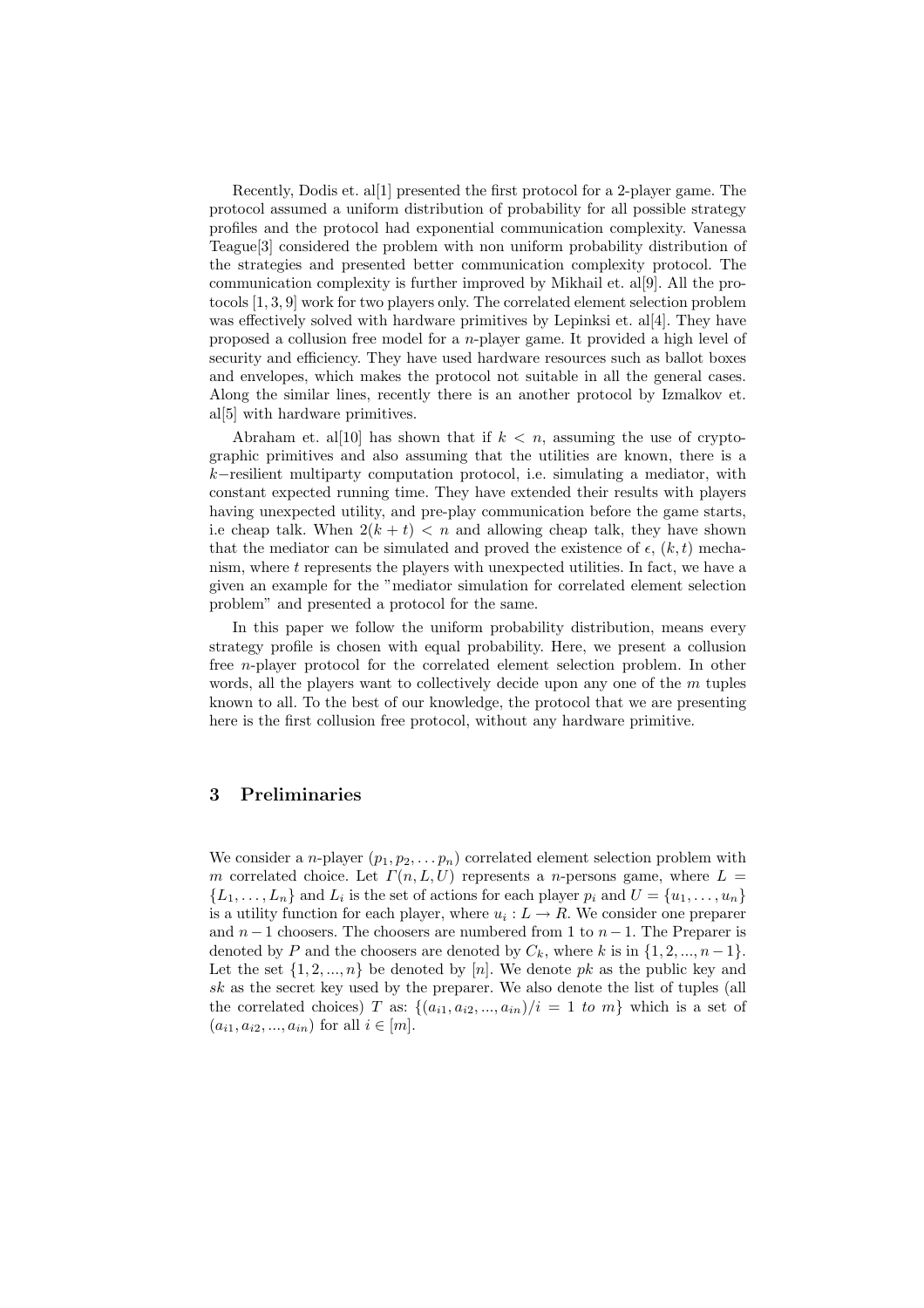#### 3.1 Basics of Game Theory

We define some basic terminologies of game theory in this section [11].

A strategy can be defined as a complete algorithm for playing the game; implicitly listing all moves and counter-moves for every possible situation throughout the game. And a strategy profile is a set of strategies for each player which fully specifies all actions in a game. A strategy profile must include one and only one strategy for every player. Let  $a_{-i}$  be a strategy profile of all players except for the player  $p_i$ . When each player  $p_i, i \in \{1, ..., n\}$  chooses strategy  $a_i \in L$  resulting in strategy profile  $a = \{a_1, \ldots, a_n\}$ , then player  $p_i$  obtains pay off  $u_i(a)$ . Note that the pay off depends on the strategy profile chosen, i.e., on the strategy chosen by player  $p_i$  as well as the strategies chosen by all the other players. Some basic notions in game theory are defined as follows:

Definition 2. (Weak Domination): In a strategic game with ordinal preferences, player  $p_i$ 's action  $a \in L_i$  weakly dominates his action  $a' \in L_i$  if

 $u_i(a, a_{-i}) \geq u_i(a', a_{-i})$ 

for every list  $L_{-i}$  of the other players' actions. We say that the action  $a^{'}$  is weakly dominated.

**Definition 3.** (Symmetric Games): A game  $\Gamma(N, L, U)$  is called a symmetric game if for each player  $p_i$  and for any permutation  $\pi$  we have :  $u_i(a_1, a_2, \ldots, a_n) = u_{\pi(i)}(a_{\pi(i)}, a_{\pi(i)}, \ldots, a_{\pi(n)})$ 

In simple words, in a symmetric game, the pay-offs of playing a particular strategy are only determined by the other strategies employed and not by which player is playing them.

The protocol that we present in this paper is resilient to coalition, i.e., the protocol allows the player to tackle and overcome any coalition between players in the game. The outcome of the game will be the same even if some colluded players try to get inappropriate advantage. Thus, we introduce the term Coalition Resilient Equilibrium. Let C be a coalition set, where  $C = \{P_1, P_2, \ldots, P_t\}$  and  $t \leq n$ . Let the vector  $\sigma = (\sigma_1, \sigma_2, \ldots, \sigma_n)$  and  $L_C = L_1 * L_2 * \ldots * L_t$  and  $\sigma_C = (\sigma_{i1}, \sigma_{i2}, \ldots, \sigma_{it})$ . Let  $\sigma_{-C}$  mean that all the players except the coalition members follow strategy  $\sigma$ . A strategy profile  $\sigma$  is a t-resilient equilibrium if for every coalition  $C$  of size at most  $t$ , no member of a coalition improves its pay-off by coordinating their actions and communicating messages. We can say k resilient equilibrium tolerates deviations by coalitions of size upto  $k$ , if any coalition C, of size  $C \leq k$ , deviates from the equilibrium, then no one in C can get any advantage. Thus, we define the coalition resilient equilibrium as:

Definition 4. (Coalition Resilient Equilibrium)[12]: Let  $\Gamma = (N, L, U)$  be a game. The joint strategy profile  $\sigma = (\sigma_1, \sigma_2, \ldots, \sigma_n)$  is a k-resilient equilibrium for  $1 \leq k \leq n$ , and for all possible non-empty sets C,  $|C| \leq k$ ,  $C \subseteq N$  and for every player  $i \in C$  for any  $\tau_C$  strategy profile of coalition players, then the following holds true:

$$
u_i(\sigma_C, \sigma_{-C}) \ge u_i(\tau_C, \sigma_C)
$$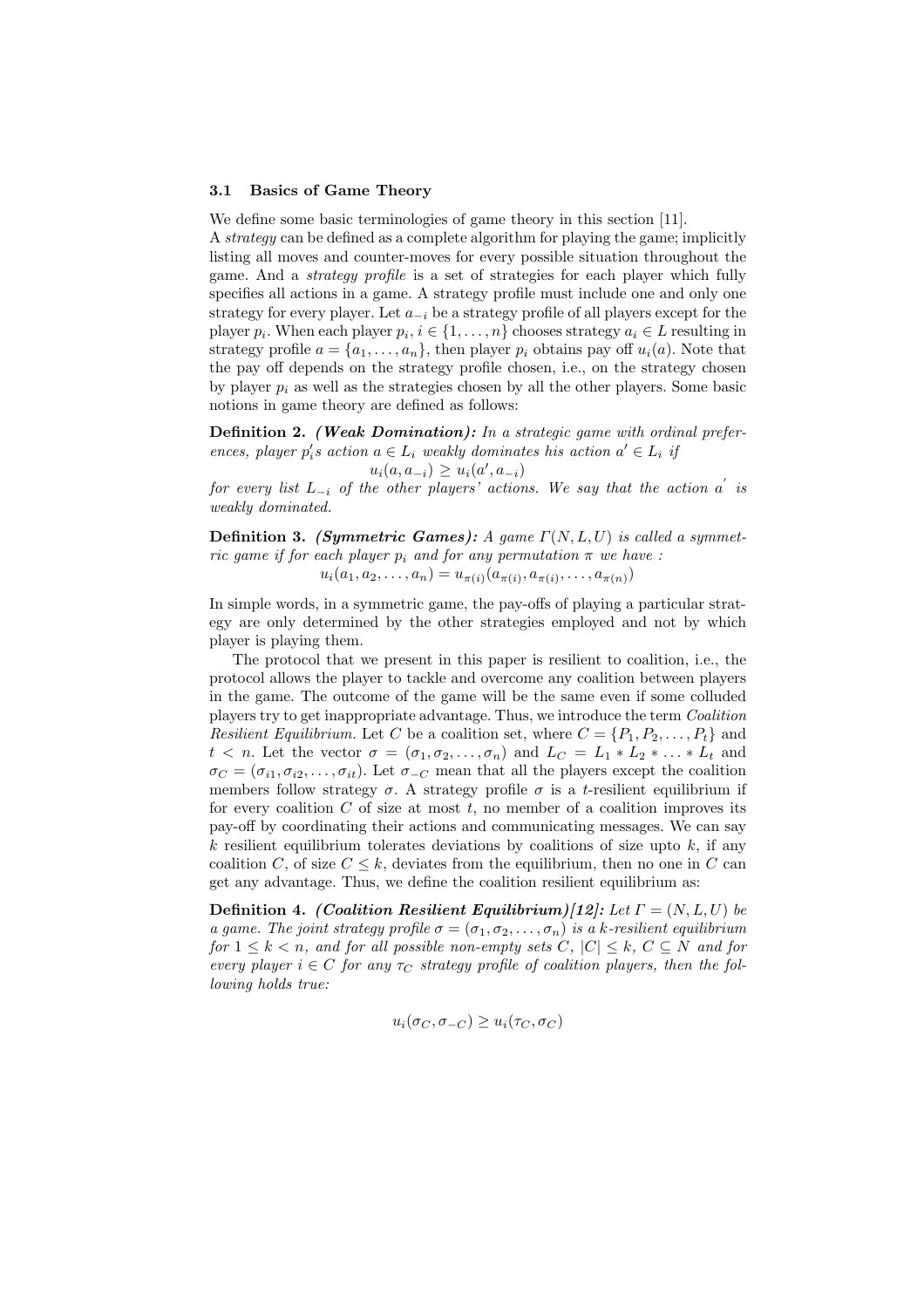#### 3.2 Cryptographic Primitives

The principle tool that we use in our protocol is the Blindable Encryption Scheme. Blindable encryption includes the algorithms for key-generation, encryption and decryption. We denote the blinding algorithm using the keyword Blind and also the encryption and the decryption function as Enc and Dec respectively. The formal description of the blinding and combining functions is:

**Definition 5.** (Blindable Encryption): A public key encryption scheme  $\varepsilon$ with public key pk is blindable if there are some Blind and Combine algorithms such that for any message  $m_1$  and every cipher text  $c \in Enc_{pk}(m_1)$ , we have: For any message  $\beta$  (the blinding factor),  $Blind_{pk}(c, \beta)$  produces a random encryption of  $(m_1 + \beta)$ .

$$
Enc_{pk}(m_1 + \beta) \equiv Blind_{pk}(c, \beta)
$$

Blinding twice can be achieved by using two random coins  $r_1$  and  $r_2$ . Then for any two blinding factors  $m_2$  and  $m_3$ , we have:

 $Blind_{pk}(Blind_{pk}(c, m_2; r_1), m_3; r_2) = Blind_{pk}(c, m_2 + m_3; Combine_{pk}(r_1, r_2))$ 

Using the blindable encryption schemes anyone can covert an encryption  $c$  of  $m_1$  to an encryption  $\bar{c}$  of  $(m + \beta)$  without the knowledge of the message or the secret key. Thus, only the person having the secret key can decrypt the message and the person who blinded it will know the original message signal. We have discussed about the working and the implementation of blindable encryption schemes in the appendix in detail.

Commitment schemes are the other cryptographic primitive that we use in this paper. They allow a player to commit to a value to the other players keeping them hidden at the same time. Thus, the player can later reveal the committed value which the other players can verify. Commitments are used to blind the value of a player so that he cannot adapt to other values to gain inappropriate advantage. More information about the commitment schemes is given in the appendix. The commitment scheme has two steps as defined in [13]:

### Definition 6. (Commitment Scheme):

- 1. Commit. The sender sends the encrypted form of bit b which he wants to commit to, to the receiver.
- 2. Reveal or Open. The sender sends additional information to the receiver which enables him to recover the bit b.

There are three requirements for this:

- 1. Hiding Property. The receiver does not learn anything about the committed value in the commit step. The receiver cannot distinguish between the commitment of any two discrete values.
- 2. Binding property. The sender cannot alter the committed value once he has committed to it in the commit phase. This requirement has to be satisfied, even if the sender tries to cheat.
- 3. Viability. If both the sender and receiver follow the protocol, the receiver will always recover the committed value.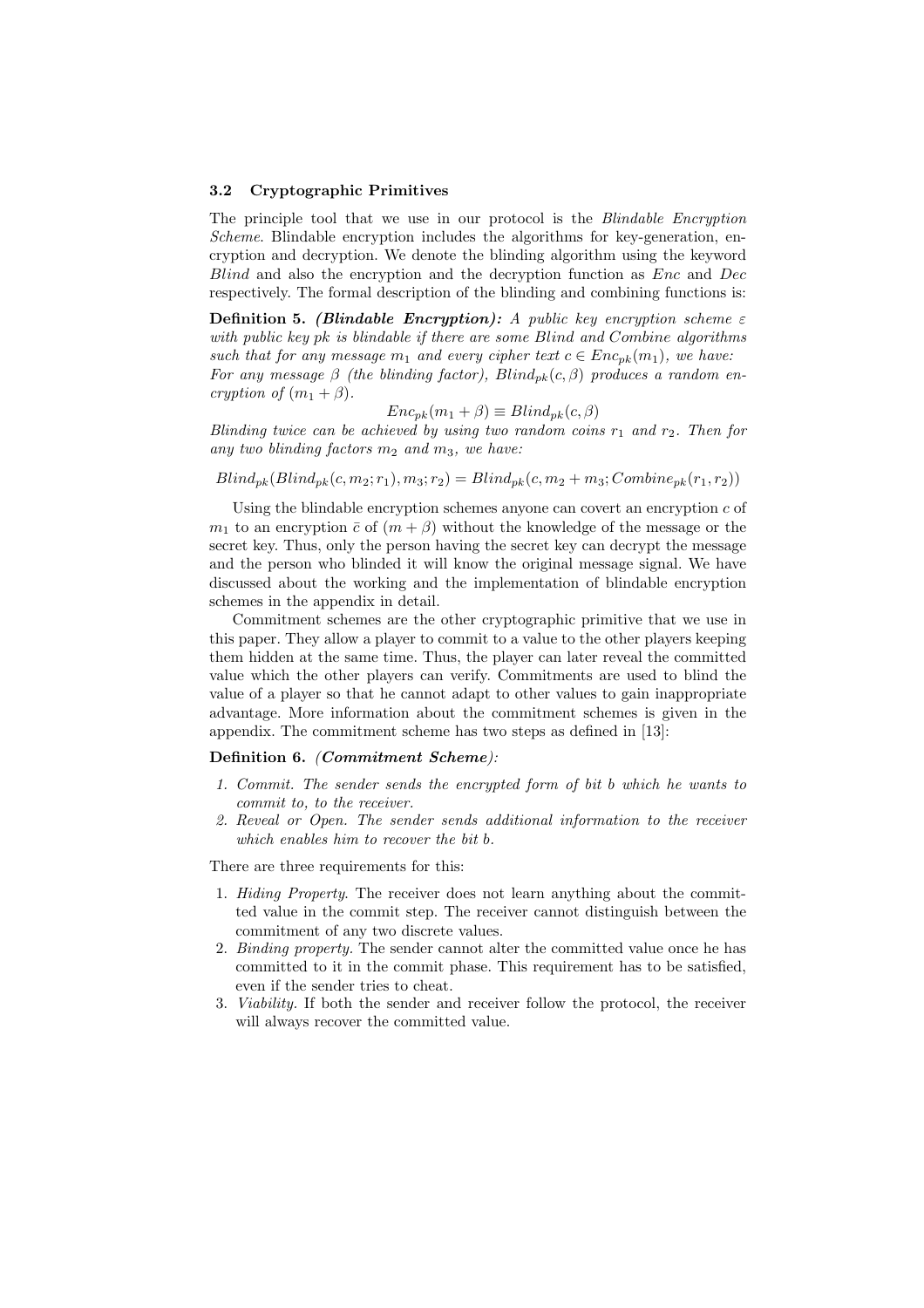# 4 Existing Protocol for 2 Players:

The 2-player protocol for the correlated element selection as given by Dodis [1] is given in table 1.

| <b>Common inputs:</b> List of the tuples $\{(a_i, b_i)/i = 1 \text{ to } m\}$ , Public key pk.<br><b>Preparer knows:</b> Secret key sk |                                                                                                  |  |  |
|----------------------------------------------------------------------------------------------------------------------------------------|--------------------------------------------------------------------------------------------------|--|--|
|                                                                                                                                        | 1. Preparer                                                                                      |  |  |
|                                                                                                                                        | Picks the random permutation $\sigma$ over $ m $ .                                               |  |  |
|                                                                                                                                        | Let $(c_i, d_i) = (Enc_{pk}(a_{\sigma(i)}), Enc_{pk}(b_{\sigma(i)}))$ for all $i \in [m]$ .      |  |  |
|                                                                                                                                        | Send the list $\{(c_i, d_i)/i = 1 \text{ to } m\}$ to the chooser.                               |  |  |
|                                                                                                                                        | 2. Chooser                                                                                       |  |  |
|                                                                                                                                        | Picks a random index $r \in [m]$ , and a random blinding factor $\beta$ .                        |  |  |
|                                                                                                                                        | Let $(e, f) = (Blind_{pk}(c_r, 0), Blind_{pk}(d_r, \beta)).$                                     |  |  |
|                                                                                                                                        | Send $(e, f)$ to the preparer.                                                                   |  |  |
|                                                                                                                                        | 3. Preparer                                                                                      |  |  |
|                                                                                                                                        | Set $a = Dec_{sk}(e), \overline{b} = Dec_{sk}(f)$ . Output a and send $\overline{b}$ to chooser. |  |  |
|                                                                                                                                        | 4. Chooser                                                                                       |  |  |
|                                                                                                                                        | Unblind the value and output, i.e., set $b = \bar{b} - \beta$ . Outputs b as his strategy.       |  |  |

The above protocol is formulated for a 2-player correlated element selection problem. One player acts like a Preparer (P) and the other as a chooser (C). The preparer in the first step permutes the pairs and then encrypts them using his public key. Preparer then sends these pairs to the chooser. The chooser then chooses a random pair number l, where  $1 \leq l \leq m$ . Chooser then blinds the first index with zero and the second index with his blinding factor  $\beta$ . After the blinding is done, the chooser sends the selected pair to the preparer. The preparer decrypts both the values. As the value at the first index is blinded only by 0, he gets the information about the original move, whereas, the preparer gets no information about the move at the second index as it is blinded by  $\beta$ . Thus, the preparer takes the decryption of the value at the first index as his move. The preparer returns the decryption of the value at the second index to the chooser. The chooser unblinds the received value by subtracting his blinding factor  $\beta$  and outputs the value as his move.

# 5 The n player Protocol

# 5.1 Unsuccessful Directions

In the extended *n*-player protocol, we have a single preparer  $(P)$  and  $n-1$ choosers  $(C_i)$  where  $i \in [n-1]$ . The preparer permutes and encrypts all the m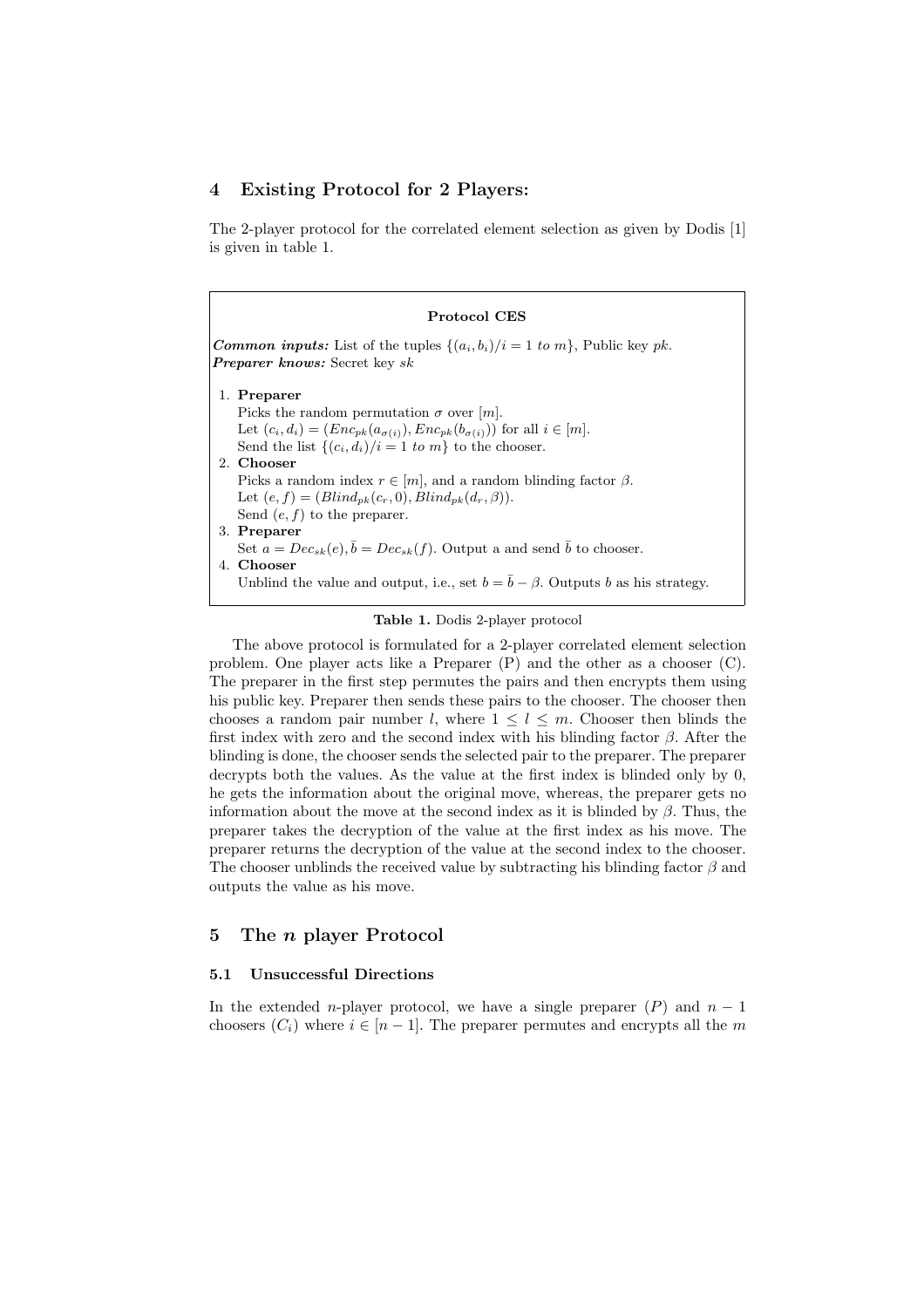tuples and passes it to all the players. Here, a tuple is analogous to a pair and the tuple number analogous to the pair number of the 2-player game. We considered that all the choosers will collectively decide upon the tuple number to be chosen from the available  $m$  choices. Thus, only the choosers will have the information of the tuple number. But it is clearly seen that even if one chooser colludes with the preparer, he can inform the preparer about the tuple number. The preparer knows the tuple permutation and hence, can know all the moves of the players if he knows the selected tuple number. Thus, any collusion between the preparer and a chooser can cause the protocol to fail. To overcome this problem, let us have a particular chooser,  $C_k$ , who permutes and blinds all the tuples and sends them to all the choosers. The rest of choosers collectively decides on a tuple number. Even if any one of the choosers colludes with the preparer, they do not get any information about the original tuple. This is true as preparer's tuples are again permuted and blinded by another chooser  $C_k$ . The protocol seems to be working, but if the chooser  $C_k$  colludes with the preparer and with any of the players in the group, then they know the moves of all the other players. The same problem can be seen when two choosers also permute and blind the tuples..

Thus, to make tuple selection completely collusion free, every chooser, one by one, should permute and blind the tuples and pass it to other choosers. After all the choosers have finished blinding and permuting, the  $(n-1)^{th}$  chooser randomly picks up a tuple number and informs all the other players. Then they jointly compute a permutation, which specifies which chooser takes which index from the tuple. For example, in the  $i^{th}$  tuple  $(a_{i1}, a_{i2},..., a_{in})$  each player has to choose an index number which will determine the player's strategy. Thus, if the players agree upon a permutation  $\{3, 2, 1, \ldots, n-1\}$  which signifies that the player one,  $p_1$ , takes the  $3^{rd}$  index,  $p_2$  takes the  $2^{nd}$  index and the  $n^{th}$  player,  $p_n$ , takes the  $(n-1)$ <sup>th</sup> index and so on.

#### 5.2 The Protocol

In an *n*-player game, we select one player to be the preparer $(P)$  and all the other  $n-1$  players as choosers. They collectively decide upon any one of the m correlated choices. A player's move is decided by the value at a distinct index (which no other player has taken) in the agreed upon tuple. All the  $n-1$  choosers have two private blinding factors, i.e., every chooser  $C_i$  has  $\beta_i$  as its public blinding factor and  $\alpha_i$  as its private blinding factor. The public key used by the  $prepace(P)$  is already made available to all the choosers. Thus, we present our protocol in the table 3.

At the beginning of the protocol, the preparer randomly permutes all the tuples of the game and encrypts them element wise using his public key. After the encryption is done, he sends the encrypted tuples to all the choosers. Next in a tuple, the users collectively select the permutation of index number, i.e., each player selects the index which will determine his move in the game. In other words, its result is a permutation which tells which player takes which index in a tuple. This is done by executing the sub-protocol (sub-protocol  $\pi_2$ ). As we are considering a symmetric game, using its definition we can state that, irrespective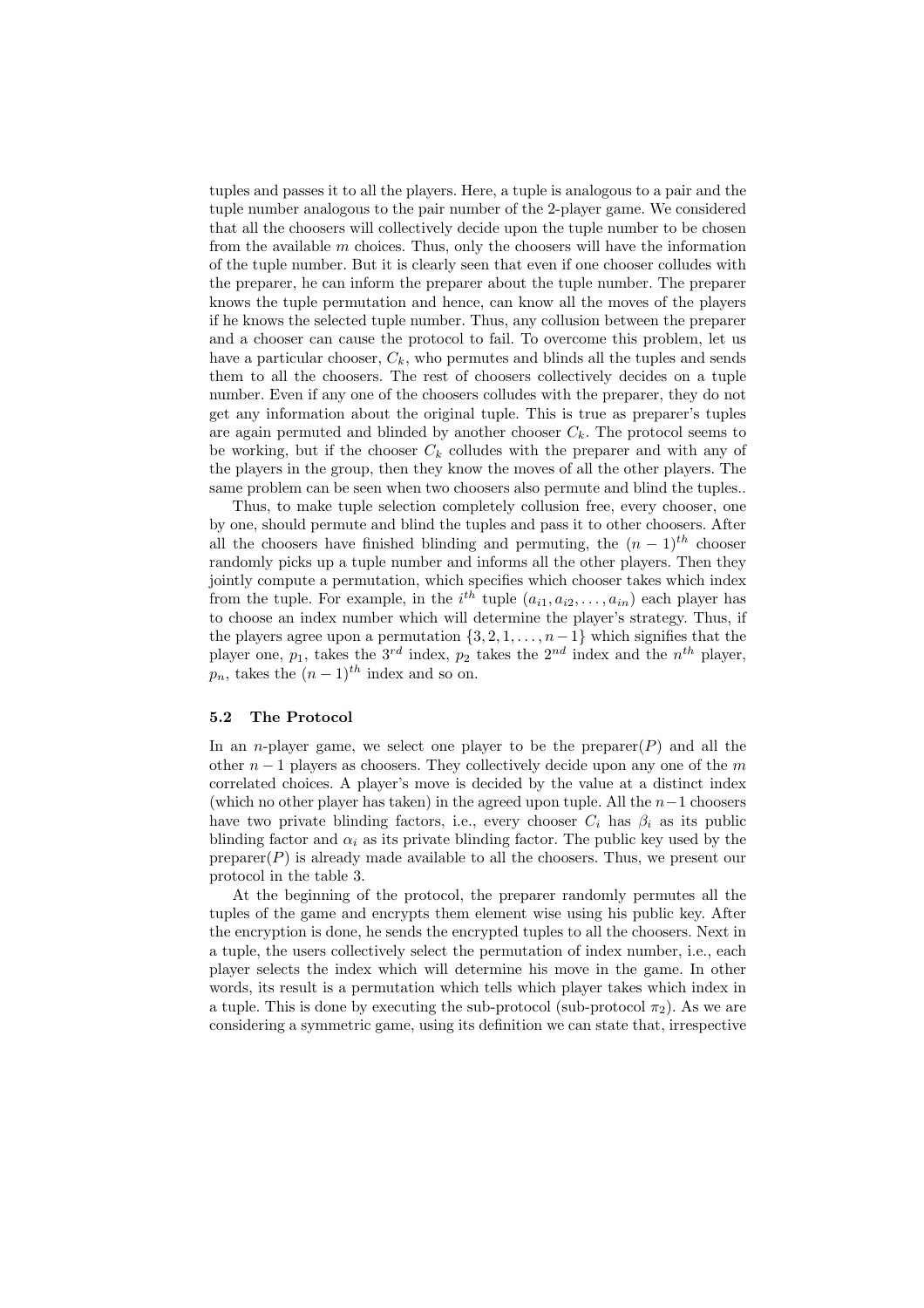### Protocol-NCES

**Common inputs:** List of the tuples  $\{(a_{i1}, a_{i2}, ..., a_{in})/i = 1 \text{ to } m\}$ Public key pk.

Preparer knows: Secret key sk

1. Prepare.

Takes the m tuples and permutes them according to  $\sigma$ . Encrypts all the tuples using the public key as :

 $(b_{i1}, b_{i2},..., b_{in}) = (Enc_{pk}(a_{\sigma(1i)}), Enc_{pk}(a_{\sigma(2i)}),..., Enc_{pk}(a_{\sigma(ni)})),$  for all  $i \in [m]$ . Sends the encrypted tuples,  $\{(b_{i1}, b_{i2}, ..., b_{in})/i = 1 \text{ to } m\}$  to all the choosers.

- 2. Choosers (execution of the sub-protocol  $\pi_2$ ). After the execution of this protocol, each chooser  $C_i$  agrees upon a distinct index number  $h_i$  in a tuple, i.e., the value at the index will determines the move of the player.
- 3. Chooser 1 to  $(n-1)$ 
	- The permuted tuples are passed from one player to other in the following order:  $C_1 \rightarrowtail C_2 \rightarrowtail \ldots \rightarrowtail C_{n-1} \rightarrowtail P$ .
	- Each chooser  $C_j$ ,  $j \in [n-1]$  permutes all the tuples with his private permutation function  $\sigma_j$ , and blinds his index  $h_j$  in all the tuples with  $(\alpha_j + \beta_j)$ .  $\{(\overline{b}_{ih_j})/i = 1 \text{ to } m\} = \{(\text{Blind}_{pk}(b_{ih_j}, (\alpha_j + \beta_j))/i = 1 \text{ to } m\}.$
	- Then the chooser blinds all the other values in the tuples with  $\beta_j$ .
	- $(\bar{b}_{i1}, \bar{b}_{i2}, ..., \bar{b}_{in}) = (Blind_{pk}(b_{i1}, \beta_j), Blind_{pk}(b_{i2}, \beta_j), ..., Blind_{pk}(b_{in}, \beta_j))$  for all  $i \in [m]$  and  $i \neq h_i$ .
	- Passes the tuples to the chooser  $(j + 1)$ , till the  $(n 1)$ <sup>th</sup> chooser is reached.

– The  $(i + 1)^{th}$  chooser also executes the step 3.

4. Preparer.

- The preparer also blinds his index with  $(\alpha_n + \beta_n)$  in all the tuples. Then blinds all the other value in tuples with  $\beta_n$ .
- Let the tuples be denoted by  $\{(e_{i1}, e_{i2}, ..., e_{in})/i = 1 \text{ to } m\}.$
- Sends these permuted tuples to all the players.
- Preparer randomly selects a number  $r \in [m]$ , i.e., the tuple number and announces it to all.

# 5. Choosers.

Every chooser now sends the value at the index allotted to him in the  $r^{th}$  tuple to the preparer, i.e., Player  $p_i$  sends  $e_{rh_i}$  to the preparer, where  $e_{rh_i}^- = Blind_{pk}(b_{rh_i}, (\alpha_i + \beta)).$ 

### 6. Preparer.

- The preparer decrypts the values sent by the choosers and sends them back the decrypted message. Send  $d_{rh_i} = Dec_{sk}(e_{rh_i})$  back to the chooser *i*.
- The preparer decrypts the value at the index allotted to him in the  $r^{th}$  tuple. 7. All players.

Each player  $p_i$  publicly announces the choice of its  $\beta_i$ . Then each compute  $\beta = \sum_{i=1}^n \beta_i$  $\sum \beta_i$  for  $i \in [n]$ .  $p_i$  then secretly computes his move as :  $e_i = d_{rh_i} - (\beta + \alpha_i)$ . Output  $e_i$  and agree on the move  $e_i$ .

Table 2. n-player correlated element selection protocol.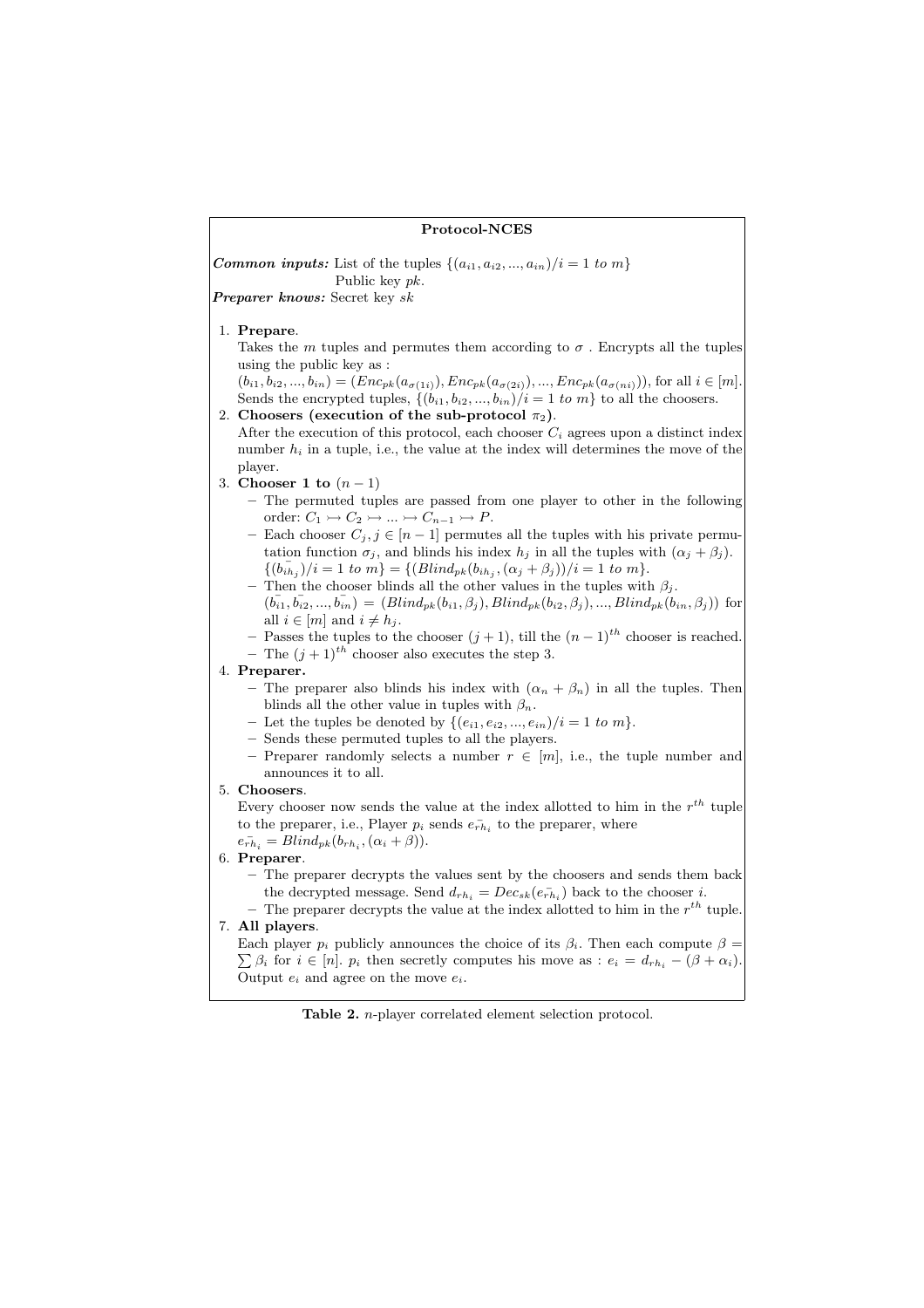of the index a player chooses, the overall pay-off will remain the same. This holds true because in a symmetric game the pay-off is determined only by the other strategies played and not by who plays it. Thus, after the execution of  $\pi_2$ , an index number is allotted to each player (including the preparer), i.e., every player  $p_i$  agrees upon the index number denoted by  $h_i$ .

In the next stage of the protocol, the original message is transmitted from one chooser to another in a particular order. Each chooser  $C_i$  first permutes all the tuples (only the tuples and not the values inside any tuple) with its permutation function  $\sigma_i$  and then blinds the element at his index in all the tuples with  $(\alpha_i + \beta_i)$ . Subsequently in the same step, the chooser blinds all the other values in each tuple with  $\beta_i$ . We call  $\alpha_i$  as the private blinding factor of the player  $i$ . In the next succeeding steps, each chooser repeats the same steps till the  $(n-1)^{th}$  chooser finishes.

Now after every chooser has permuted and blinded every tuple, the resulting tuple permutation is sent to the preparer. The preparer then performs the same blinding procedure in order to keep his strategy hidden from others. Then the preparer sends the final tuple combination to all the choosers. The  $(n-1)$ <sup>th</sup> chooser randomly chooses and announces a particular tuple number  $r$  such that  $r \in [m]$ . Consequently, each chooser sends the value at the index allotted to him in the agreed tuple to the preparer. The preparer then decrypts it and sends it back to all the choosers. The preparer does not get any information about the moves of the players as each choice is blinded by  $(\alpha_i + \beta)$ .

All the players  $p_i$  (including the preparer), announce their choices of  $\beta_i$  pub-All the players  $p_i$  (including the preparer), announce their choices of  $p_i$  publicly. Henceforth, all the players individually calculate  $\beta = \sum \beta_i$  for all  $i \in [n]$ . Then each player *i* individually subtracts the  $(\alpha_i + \beta)$  from the decrypted value sent by the preparer and outputs his move.

#### 5.3 Sub-Protocol  $\pi_2$  (Random permutation selection)

In the sub-protocol random permutation selection, as described earlier, we need to decide upon the index number each player takes within a particular tuple. For making this sub-protocol uniform and distributed, we take in the individual choices of each player. Thus, each player has his own permutation function  $(\rho_i)$ .

We first assume that each player is connected via a *simultaneous synchronous* communication channel, which means that all the players communicate simultaneously. As all the players announce their permutation function  $\rho_i$  simultaneously, then the computation of the random permutation selection is said to be trivial. All the players then agree on  $\rho_n(\rho_{n-1}(\ldots(\rho_2(\rho_1(S))\ldots))$ , where S is the sequence  $\{1, 2, \ldots, n\}.$ 

But in the absence of the simultaneous channel, the players who have colluded with the preparer can wait to receive every other player's permutation function. Based on others' permutation functions, he can choose his permutation, such that it matches with the tuple permutation of their choice. To solve this problem we use the concept of commitment schemes. We use Commit to denote for committing to a particular value and Reveal to reveal the committed value. The commitment schemes hold a property that, if a player commits to a value then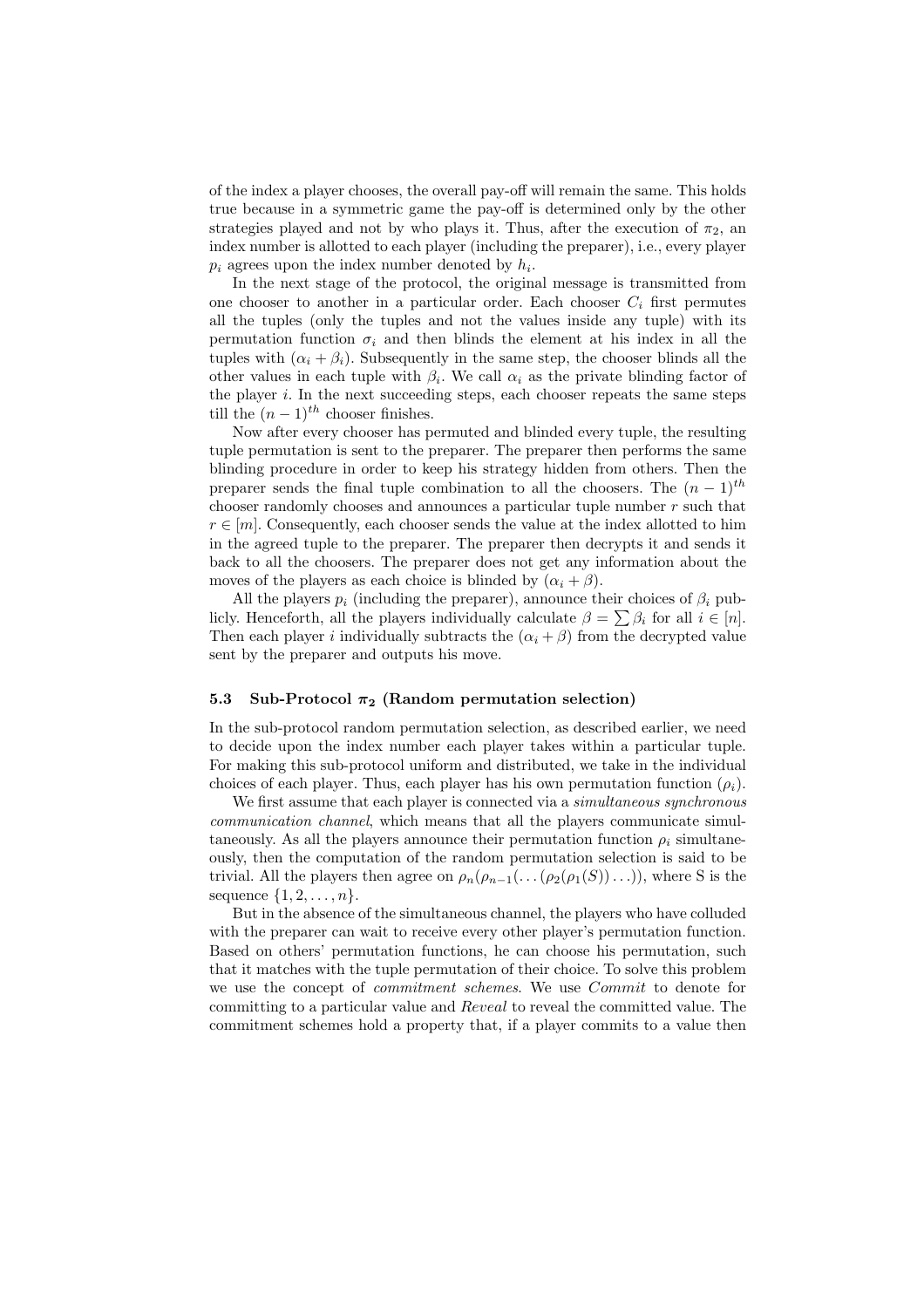he can not deviate from it. If ever he does deviate, it is be noted by others. In this sub-protocol, every player  $p_i$  sends his committed value,  $Commit(\rho_i)$ , to all. After a chooser receives all the other commitments, he reveals  $\rho_i$  to all the other players. Finally, when every player has revealed his value, the permutation function is calculated as :  $\rho_n(\rho_{n-1}(\ldots(\rho_2(\rho_1(S))\ldots))$  by all the players. The protocol is given in table 4.

#### Protocol-RPI

All the players execute the following steps :

- Each player  $p_i$  decides upon its permutation function  $\rho_i$ .
- Each player  $p_i$  computes its commitment,  $Commit(p_i)$ . He sends this value to all the other players and waits until he receives all other players'  $Commit(\rho_i)$  value. – After receiving every other players  $Commit(\rho_i)$ , each player  $p_i$  starts revealing
- its committed function, i.e.,  $\bar{\rho}_i$ .
- After every value is revealed, each player  $p_i$  verifies whether :  $Commit(\rho_i) = Commit(\bar{\rho_i}).$ If it is not equal then the player quits from the protocol and announces the deviation by sending specific signal.
- Each player calculates the final permutation as :
- ${g_1, g_2, ..., g_n} = \rho_n(\rho_{n-1}(...(\rho_2(\rho_1(S))...)),$
- where  $S$  is the sequence  $\{1, 2, 3, ..., n\}.$
- Each player  $p_i$  chooses the value at the  $i^{th}$  index of the final permutation, i.e., agrees upon  $h_i$  in the list of final permutation.

Table 3. Protocol for computation of random permutation of indices.

### 5.4 Proof of Correctness

Theorem 1. The NCES protocol securely completes the function of the correlated element selection problem among the n players.

Proof. The rational players in the above problem behave honestly, except that they want to know every other player's strategy, so that after completion of the execution of the protocol they can deviate. This is equivalent to honestbut-curious behaviour of players. Hence, as long as our encryption and blinding schemes are secure, the protocol NCES securely performs the function of the correlated element selection problem. We have not assumed the broadcast channels in the protocol *NCES* and *RPI* as player  $p_i$  cannot send different messages to different players. As it can result in a strategy profile which does not belong to the set of correlated choices, may result in a lower pay off to all the players. Let  $a$  be the strategy used by player  $p_i$  in which he sends the same message to all the players and  $a'$  represent the strategy in which he sends different messages to different players. Then,  $u_i(a, a_{-i}) \ge u_i(a', a_{-i})$ . So, sending the same message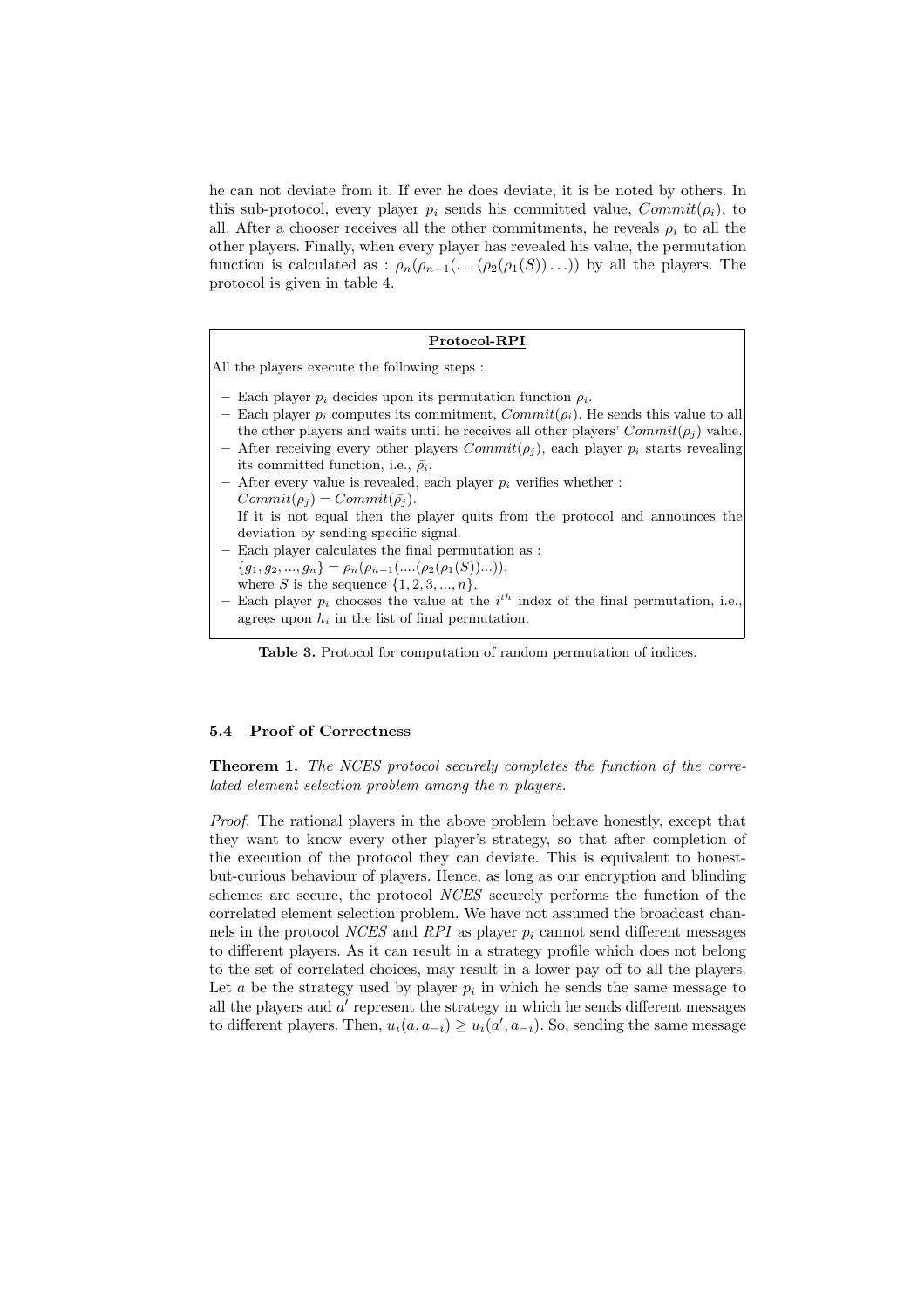to all players weakly dominates sending different messages. Hence, our protocol results in a  $(n-1)$  coalition resilient equilibrium.

# 6 Conclusion

We have considered the correlated element selection problem, where firms want to correlate their business strategies and agree upon them in an untrustworthy environment. We have proposed an n-player protocol for solving the correlated element selection problem. Thus, we have shown a successful way to simulate a mediator for achieving correlated equilibrium. As per our knowledge this is the first collusion free protocol to solve this problem without hardware primitives. We have used game theoretic concepts like weak dominance to prove the correctness of a cryptographic protocol (which are indeed used to solve a game theory problem). Thus, we have shown an interesting way to overlap different proof techniques. For the internet domains, in many problems like selfish routing[14], achieving correlated equilibrium has a significant importance[15]. The collusion free and efficient polynomial communication protocols of correlated element selection problem can be used to solve these problems and will have a significant impact on the total social cost. As a first attempt, we have proposed a collusion free protocol. Achieving both collusion free and polynomial communication are completely open and will have significant advantage. As our results are efficiently applicable to symmetric games, getting these results in asymmetric games is a good direction to extend the work.

# References

- 1. Dodis, Y., Halevi, S., Rabin, T.: A cryptographic solution to a game theoretic problem. In: CRYPTO '00: Proceedings of the 20th Annual International Cryptology Conference on Advances in Cryptology, London, UK, Springer-Verlag (2000) 112–130
- 2. Aumann, R.J.: Subjectivity and correlation in randomized strategies. Journal of Mathematical Economics 1(1) (1974) 67–96
- 3. Teague, V.: Selecting correlated random actions. In: In Financial Cryptography. (2004) 181–195
- 4. Lepinski, M., Micali, S., Peikert, C., Shelat, A.: Completely fair sfe and coalitionsafe cheap talk. In: PODC '04: Proceedings of the twenty-third annual ACM symposium on Principles of distributed computing. (2004) 1–10
- 5. Izmalkov, S., Lepinski, M., Micali, S.: Verifiably secure devices. In: TCC. (2008) 273–301
- 6. Bárány, I.: Fair distribution protocols or how the players replace fortune. Math. Oper. Res. 17(2) (1992) 327–340
- 7. Ben-Porath, E.: Correlation without mediation: Expanding the set of equilibrium outcomes by "cheap" pre-play procedures". Volume 80. (1998) 108 – 122
- 8. Gerardi, D.: Unmediated communication in games with complete and incomplete information. Journal of Economic Theory  $114(1)$  (2004) 104–131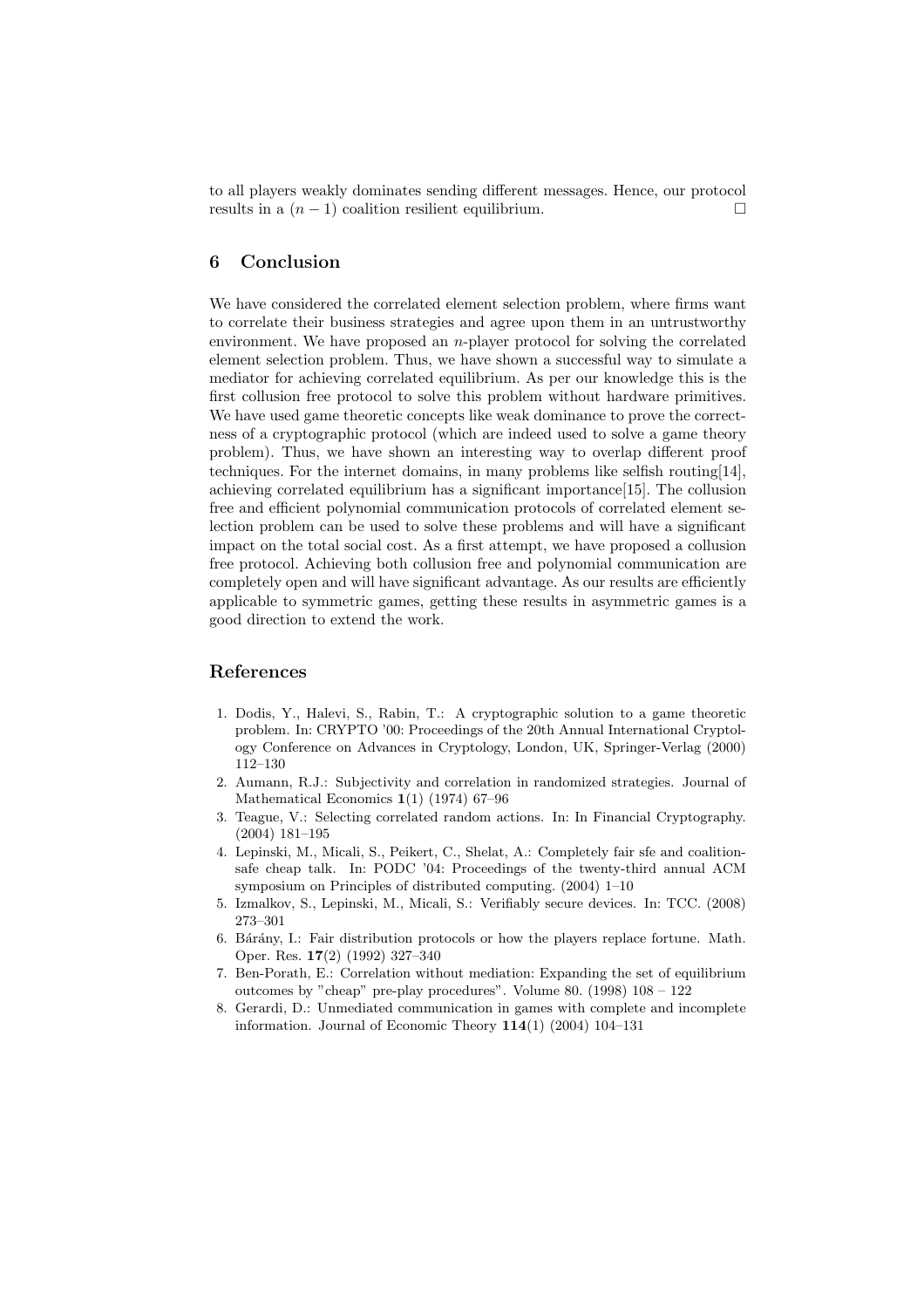- 9. Mikhail Atallah, Marina Blanton, K.F.J.L.: Efficient correlated action selection. In: Financial Cryptography and Data Security. Volume 4107 of LNCS., Springer (2006) 296–310
- 10. Abraham, I., Dolev, D., Gonen, R., Halpern, J.: Distributed computing meets game theory: robust mechanisms for rational secret sharing and multiparty computation. In: PODC '06: Proceedings of the twenty-fifth annual ACM symposium on Principles of distributed computing, New York, NY, USA, ACM (2006) 53–62
- 11. Osborne, M.: An Introduction to Game Theory. Oxford University Press. (2004)
- 12. Bernheim, B., Peleg, B., Whinston, M.: Coalition-proof Nash equilibria. I. concepts. Journal of Economic Theory  $42(1)$  (1987) 1–12
- 13. Delfs, H., Knebl, H.: Introduction to Cryptography: Principles and Application. Springer, Berlin Heidelberg New York (2002)
- 14. Roughgarden, T., Tardos, E.: How bad is selfish routing? J. ACM 49(2) (2002) 236–259
- 15. Blum, A., Even-Dar, E., Ligett, K.: Routing without regret: on convergence to nash equilibria of regret-minimizing algorithms in routing games. In: PODC '06: Proceedings of the twenty-fifth annual ACM symposium on Principles of distributed computing, New York, NY, USA, ACM (2006) 45–52
- 16. Goldwasser, S., Micali, S.: Probabilistic encryption. J. Comput. Syst. Sci. 28(2) (1984) 270–299
- 17. Blum, M.: Coin flipping by telephone a protocol for solving impossible problems. SIGACT News 15(1) (1983) 23–27
- 18. Mao, W.: Modern Cryptography: Theory and Practice. Prentice Hall Professional Technical Reference (2003)

# A Appendix

### A.1 Implementation of Blindable Encryption

We present two blindable encryption schemes namely ElGamal encryption and the Goldwasser-Micali encryption schemes. These schemes are briefly described below. Goldwasser-Micali Encryption

Goldwasser and Micali proposed this semantically secure scheme in[16]. The message is encrypted bit by bit. A random  $n$  is picked by a generation algorithm, where  $n = pq$ , a product of two k-bit primes together with any quadratic nonresidue y with the Jacobi symbol l, the public key is n and y, and the secret key is  $p$  and  $q$ .

The encryption algorithm takes the message  $m$  and the random integer  $r$ as input and outputs  $(y^m.r^2mod\ n)$ . To decrypt one can simply determine if the cipher text c is a square modulo  $n$ , i.e. modulo both  $p$  and  $q$ . The scheme is semantically secure under the quadratic residue assumption. Since  $c = Enc(m; r)$ and  $c_1 = Enc(m_1; r_1)$ , then  $c.c_1 = Enc(m + m_1; r.r_1)$ . Thus, it can be clearly seen that this scheme is blindable. Now, as The blinding of any message  $m$  is done by using a randomness r. Thus, every time a person is blinding  $m$  value with different values of randomness  $r$ , the resulting cipher text will be different.

We can also use double blinding encryptions. Let  $m_2$  be encrypted with the randomness  $r_2$  and  $c_2 = Enc(m_2; r_2)$ . Thus, the following will hold good:

$$
c.c_1.c_2 = Enc(m + m_1 + m_2; r.r_1.r_2)
$$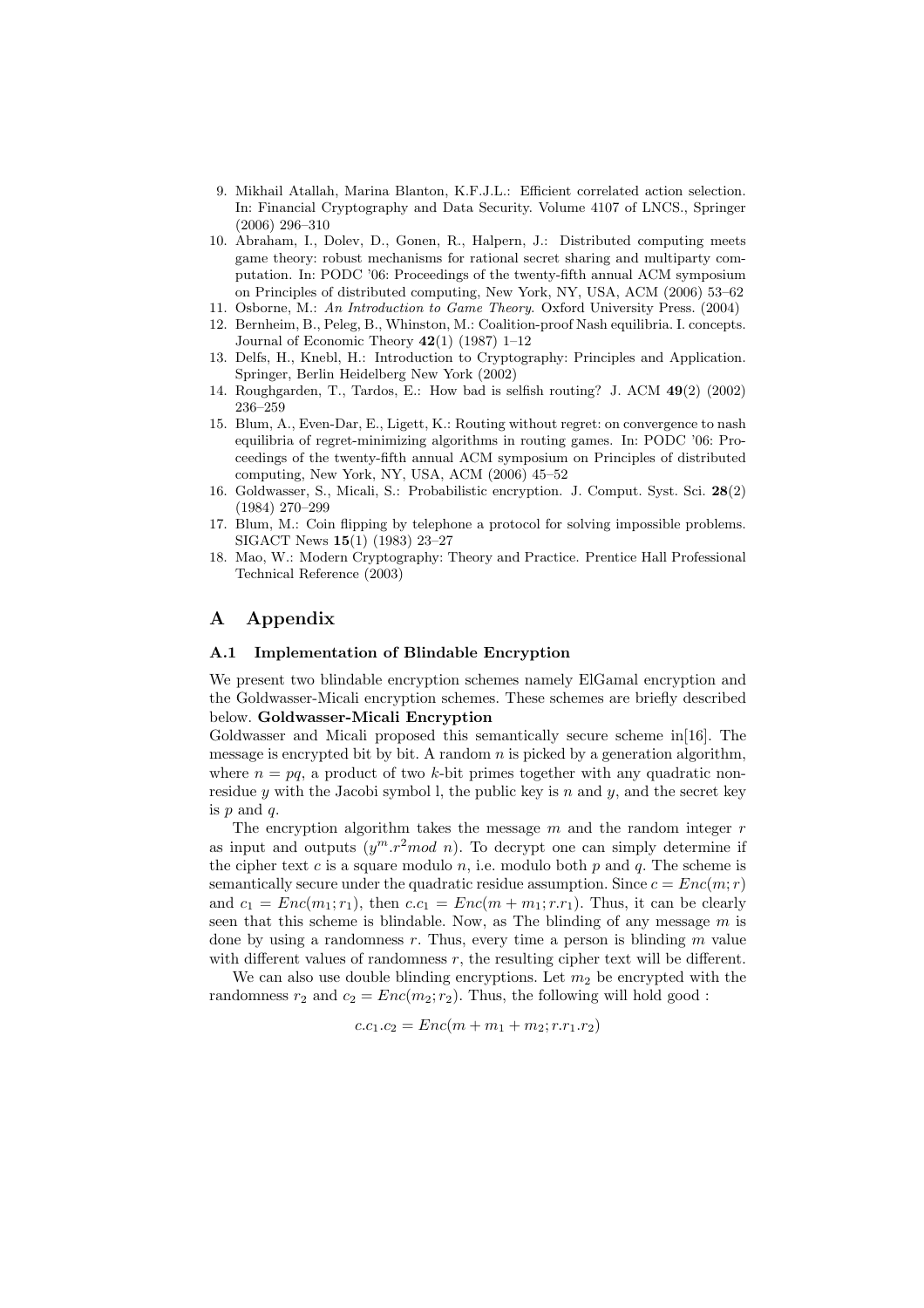Proving that the public key  $(n, y)$  is committing requires proving that y is a quadratic-non-residue modulo n, which can be done efficiently. Proving that c is an encryption of m can be done by proving quadratic residuosity.

### ElGamal Encryption

In the ElGamal encryption scheme, a generation algorithm picks a random k-bit prime  $p = 2q + 1$ , such that q is a prime. And let q be the generator of the subgroup  $Q$  of the quadratic residues modulo  $p$ . Then it picks a random  $x \in Z_q$  and the sets  $E(m) \leq \zeta g^r, h^r m >$ . The decryption  $D(s,t)$  outputs  $\frac{t}{s^x}$ . This encryption scheme in semantically secure under the decisional Diffi-Hellman assumption. To blind the cipher text  $\langle s, t \rangle$  with the blinding factor  $\bar{m}$ , we compute  $Blind(< s,t > \bar{m}) = < s.g^{\bar{r}}, t.h^{\bar{r}} \cdot \bar{m} >$ , where  $\bar{r}$  is chosen at random from  $Z_q$ . If  $s = g^r$ ,  $t = h^r \cdot m$  (where r and m are some unknown), then  $Blind(< s,t > \overline{m}) =$ , which is a random encryption of  $m\bar{m}$  and when  $\bar{r}$  is random then  $(r + \bar{r} \mod q)$  is also random. Thus, we can see that  $Combine(r_1, r_2) = (r_1 + r_2 \mod q).$ 

We can prove the equality of the discrete-log of two known elements with respect to two known bases by using any one of the several known simple protocols. By proving the above equality we can prove that a cipher text  $\langle s, t \rangle$ is an encryption of a message  $m$ .

In our protocol, we have made use of the Goldwasser-Micali blindable encryption schemes. Similarly in the ElGamal encryption scheme, we blind the message with 1 instead of 0 to get back the original message. And if we have blinded the message with  $\beta$ , then we can obtain the original message by dividing the decrypted message by  $\beta$  instead of subtracting.

# A.2 Commitment schemes

The concept of commitment schemes was first introduced and used by Manuel Blum in 1983[17]. Commitment schemes are cryptographic primitives that allows a player to commit to value while keeping it hidden from all the other players. The players can later reveal the committed value. Commitments are used to bind a player to a value so that later they cannot adopt to any other message in order to gain any inappropriate advantage over the other players. The commitment schemes are used in many other cryptographic protocols such as zero knowledge proofs and secure computation. The commitment schemes are executed in the following two steps :

### – The commit phase :

In this phase a value is chosen by a player. The player then commits to this value to all the other players.